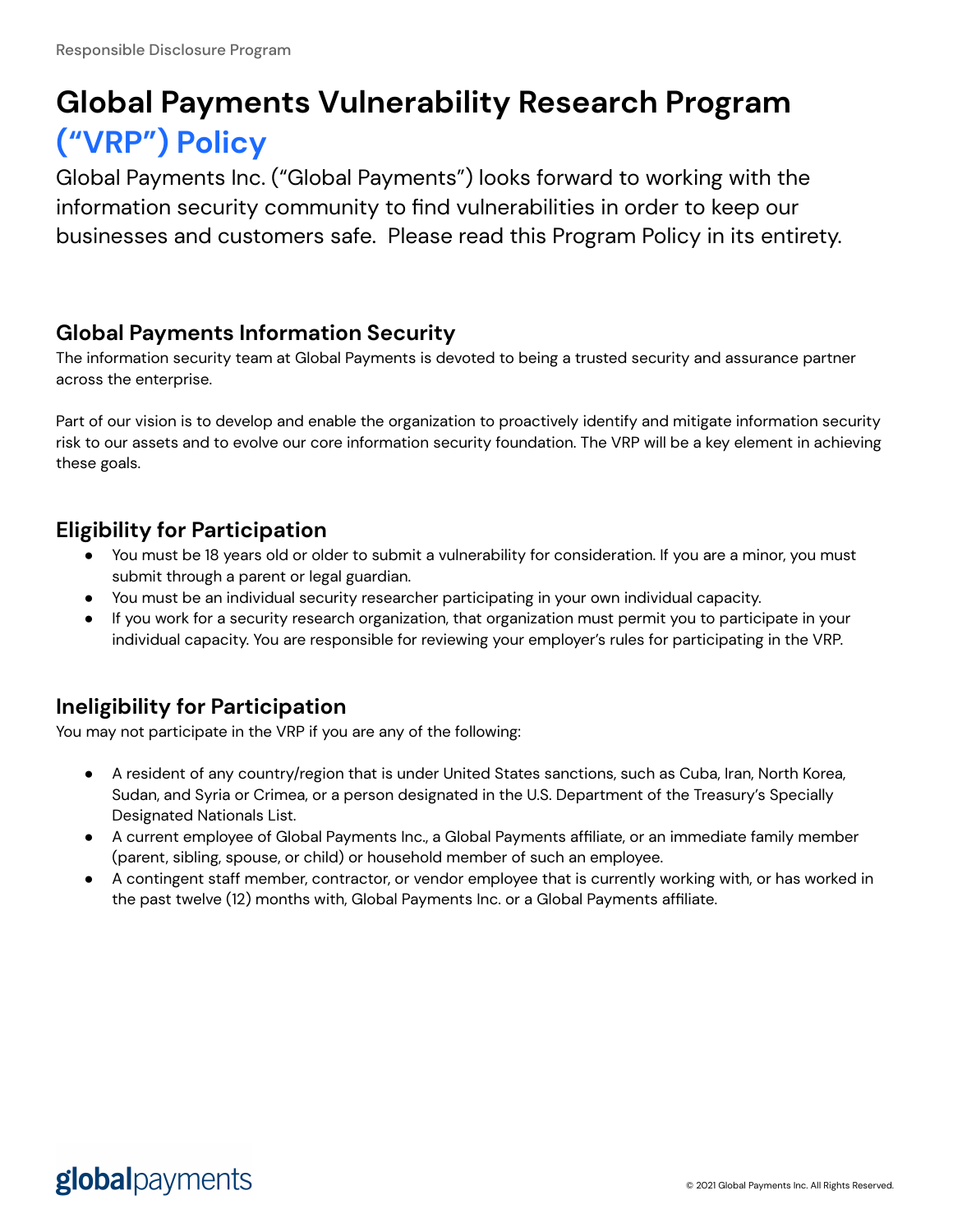#### **Response Targets**

Global Payments will make a best effort to meet the following SLAs for security researchers participating in the VRP:

| <b>Type of Response</b> | <b>SLA in business days</b>        |
|-------------------------|------------------------------------|
| First Response          | 2 days                             |
| Time to Triage          | 2 days                             |
| Time to Resolution      | depends on severity and complexity |

We'll try to keep you informed about our progress throughout the process.

## **Assets in Scope**

All assets associated with our core enterprise are considered in scope. No VPN access nor credentials will be provided for testing.

#### **Disclosure Policy**

You agree not to discuss any vulnerabilities (even resolved ones) outside of the VRP without express consent from Global Payments.

Global Payments reserves the right to approve or deny any request for disclosure.

You agree to follow HackerOne's [disclosure](https://www.hackerone.com/disclosure-guidelines) guidelines.

#### **Program Rules**

- Please provide detailed reports with reproducible steps. If the report is not sufficiently detailed to enable reproduction of the issue, the issue may not be triaged.
- Submit one vulnerability per report, unless you need to chain vulnerabilities to provide impact.
- When duplicates occur, we only triage the first report that was received (provided that it can be fully reproduced).
- Multiple vulnerabilities caused by one underlying issue will be treated as one valid report.
- Social engineering (e.g. phishing, vishing, smishing) is prohibited.
- Only interact with accounts you own or with explicit permission of the account holder.
- Do not engage in any activity that can potentially or actually cause harm to Global Payments, our customers, or our employees.
- Do not engage in any activity that can potentially or actually stop or degrade Global Payments' services or assets.
- Do no harm and do not exploit any vulnerability beyond the minimal amount of testing required to prove that a vulnerability exists or to identify an indicator related to a vulnerability.
- Do not store, share, compromise or destroy Global Payments or our customer data. If Personally Identifiable Information (PII) is encountered, you should immediately halt your activity, purge related data from your system, and contact Global Payments. This step protects any potentially vulnerable data, and you.
- Do not initiate a fraudulent financial transaction.

# globalpayments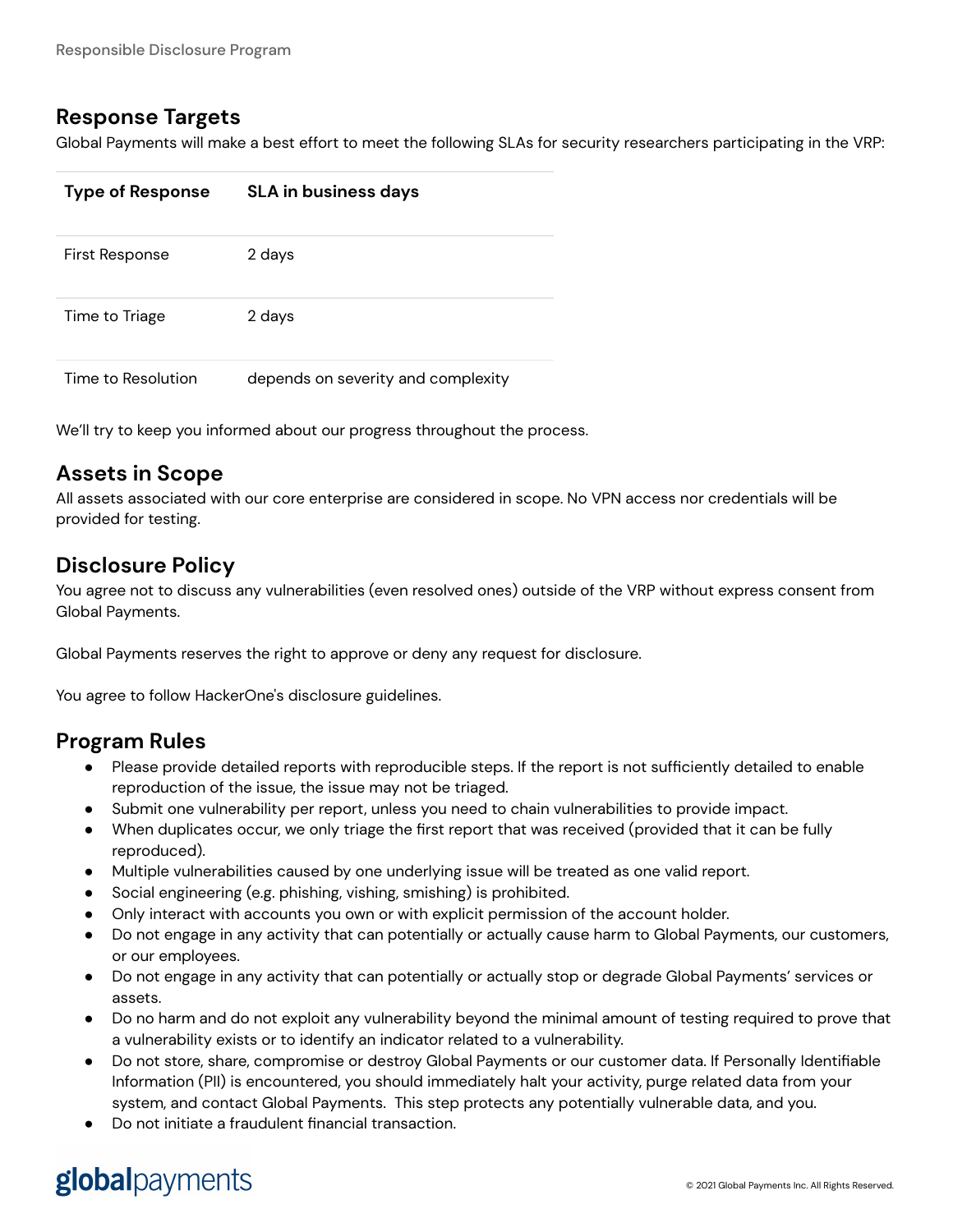## **Out of Scope Vulnerabilities**

When reporting vulnerabilities, please consider (1) attack scenario / exploitability, and (2) security impact of the bug. The following issues are considered out of scope:

- Unexploitable vulnerabilities discovered via scanning. All submissions must have a valid proof of concept
- Any activity that could lead to the disruption of our service (DoS/DDOS).
- Clickjacking on pages with no sensitive actions
- Cross-Site Request Forgery (CSRF) on unauthenticated forms or forms with no sensitive actions
- Attacks requiring MITM or physical access to a user's device.
- Previously known vulnerable libraries without a working Proof of Concept.
- Comma Separated Values (CSV) injection without demonstrating a vulnerability.
- Missing best practices in SSL/TLS configuration.
- Content spoofing and text injection issues without showing an attack vector/without being able to modify HTML/CSS
- Rate limiting or bruteforce issues on non-authentication endpoints
- Missing best practices in Content Security Policy
- Missing HttpOnly or Secure flags on cookies
- Missing email best practices (Invalid, incomplete or missing SPF/DKIM/DMARC records, etc.)
- Vulnerabilities only affecting users of outdated or unpatched browsers (Less than 2 stable versions behind the latest released stable version)
- Software version disclosure / Banner identification issues / Descriptive error messages or headers (e.g. stack traces, application or server errors).
- Tabnabbing
- Open redirect unless an additional security impact can be demonstrated
- Issues that require unlikely user interaction

## **Grounds for Disqualification**

Attempting any of the following could result in permanent disqualification from the VRP and possible criminal and/or legal investigation. We do not allow any actions that could negatively impact the experience on our websites, apps, or other assets for other Global Payments customers.

- Disruption or denial-of-service attacks (Application and Network)
- Social engineering attacks
- Brute-force attacks
- Exfiltration of data
- Code injection on live systems
- The compromise or testing of application accounts that are not your own
- Any threats, attempts at coercion, or extortion of Global Payments employees, other partner employees, or customers
- Physical attacks against Global Payments, contractors, or customers
- Any physical attempts against Global Payments property or data centers
- Access the personal information of any other person without consent
- Any other action that violates the law
- Any action that endangers yourself or others
- Aggressive vulnerability scans or automated scans on Global Payments servers (including scans using tools such as Core Impact or Nessus)
	- Keep scans to 45 requests per minute